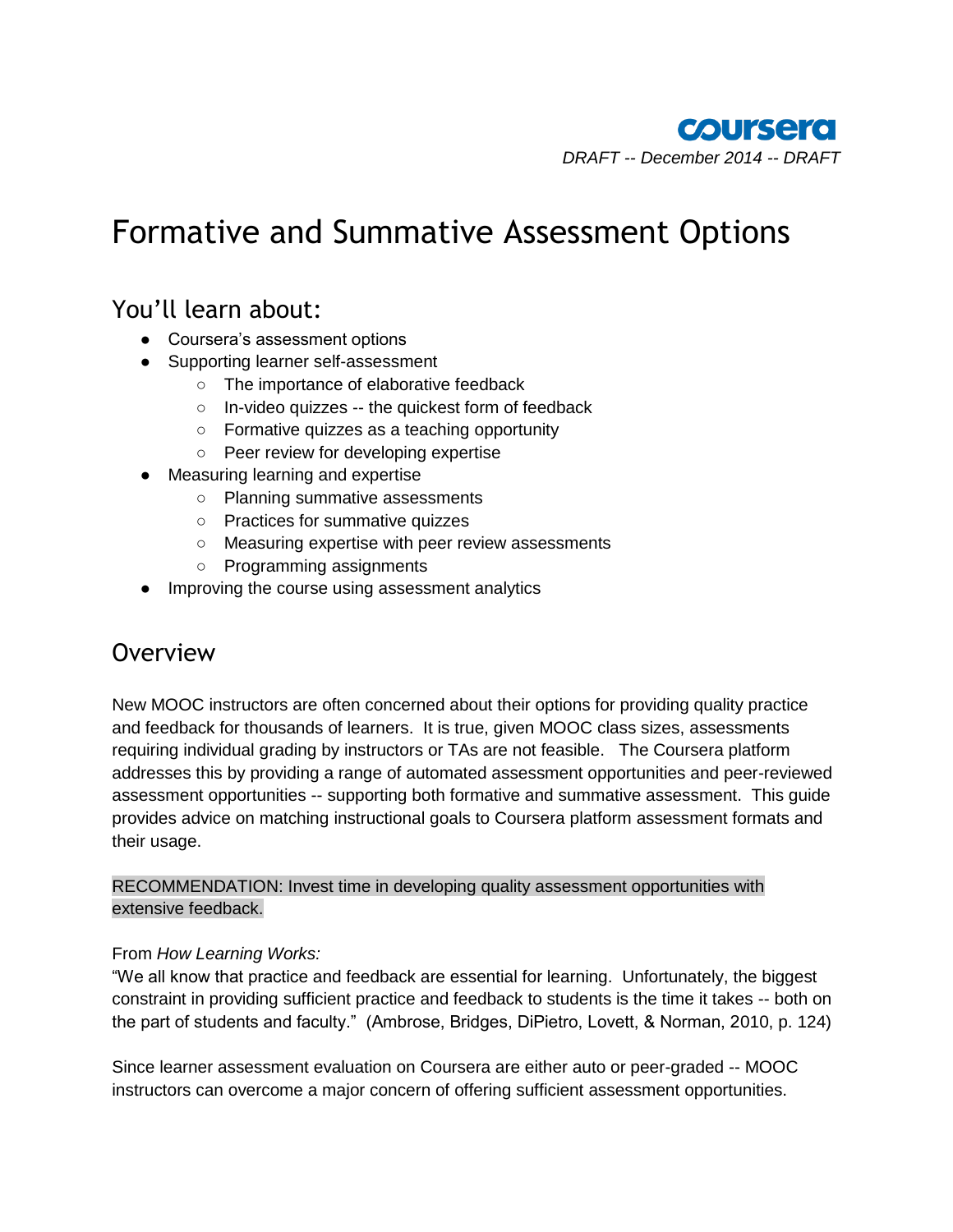

Spending time in creating assessment and feedback opportunities for MOOC courses is a good investment -- because these efforts impact thousands of learners. It is true, these extra assessments will cause learners to spend more time engaging in the course. But, in the world of MOOCs, that is a desired outcome.

Coursera's platform supports a range of assessment formats:

- In-video quizzes (lightweight, ungraded questions presented within a video lecture)
- Quizzes (supporting multiple choice, numerical response, check all that apply)
- Peer review assessments (an approach useful for practice which results in materials not automatically gradable)
- Programming assignments

#### RECOMMENDATION: Create frequent opportunities for formative and summative assessment.

A key feature of open online courses is the focus on supporting *mastery learning*. Benjamin Bloom originally defined mastery learning as when "the students are helped to master each learning unit before proceeding to a more advanced learning task" (Bloom, 1985). As online learners can re-watch lectures and re-engage with learning content as much as they like, they can be supported in mastering smaller modules of content before continuing to the next material.

Effective support for mastery learning entails developing practice and feedback opportunities for learners that:

- Allow them to accumulate a sufficient quantity of practice
- Engage in practice that is goal-directed
- Engage in a range of appropriately challenging tasks that scaffold learners in developing deeper expertise (Ambrose, et. al, 2010, Chapter 5)

On campus, most courses administer a small set of large assessments for logistical and scheduling reasons - e.g., midterms, final exams, final papers, etc. But, research suggests that more frequent assessments are usually far more effective for developing learners' long term memory for lecture content, a phenomenon called "the testing effect" (Roediger & Karpicke, 2006) (Hattie, 2009).

As detailed below, the MOOC course can be designed with smaller, more directly-tied to content formative and summative assessment opportunities. For more information on MOOC course design, including the role of assessment, please see the [Course Planning and Design Guide.](https://docs.google.com/document/d/1jGAGjvh0qmHuOTQBqRg2BEMq9upinhhfPXlKAUmmRiY/edit?usp=sharing)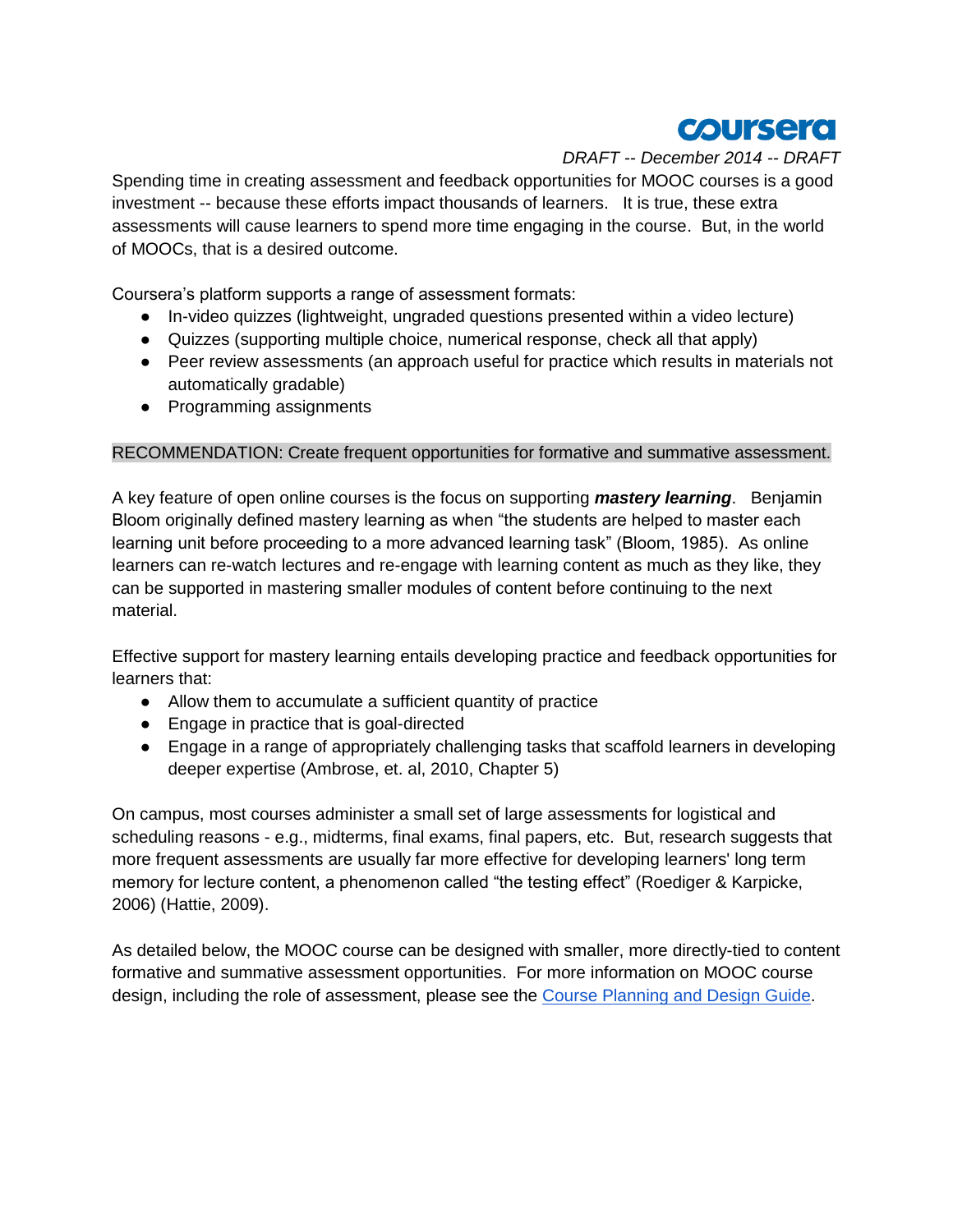

# Coursera's assessment options

The Coursera platform supports various assessment formats. This section provides a basic pedagogical overview with further recommendations and examples provided in later sections. Platform tool specifics (types of questions supported in quizzes, etc.) can also be found here.

### **Formats and Learning Goals**

RECOMMENDATION: Choose an assessment format based on the learning goal.

A common misconception is that MOOCs cannot provide deep or rich practice and assessment opportunities. Coursera wants to support instructors in developing assessments spanning a range of cognitive levels (e.g., Bloom's taxonomy (Anderson, Krathwohl, Airasian, Cruikshank, Mayer, Pintrich, ... & Wittrock, 2001)). The following table outlines the various formats of assessment options on Coursera and provides examples of learning outcomes which might be appropriate to the format.

| <b>Assessment Format</b>  | <b>Learning Goals</b>                                                                                                                                                                                                                                                          |  |  |
|---------------------------|--------------------------------------------------------------------------------------------------------------------------------------------------------------------------------------------------------------------------------------------------------------------------------|--|--|
| In-video quiz             | Connect new content with learner's prior knowledge<br>Motivate active video lecture watching<br>$\bullet$<br>Allow learners to assess whether they've learned the key<br>$\bullet$<br>video lecture outcomes (recommended Bloom's taxonomy<br>levels: remember and understand) |  |  |
| Quiz                      | Engage learners in deepening and applying their knowledge<br>$\bullet$<br>(recommended Bloom's taxonomy levels: understand, apply,<br>analyze, evaluate)<br>Increase learning through repeated recall and retrieval of<br>$\bullet$<br>information (Roediger & Karpicke, 2006) |  |  |
| Peer review               | Develop more expert-like evaluative judgment (critique,<br>analyze, provide feedback)<br>Demonstrate expertise through creation of non-automatically<br>$\bullet$<br>gradable materials (e.g., video presentations, essays, reports,<br>reflections, designs)                  |  |  |
| Programming<br>assignment | Demonstrate ability to create a program to solve a highly<br>$\bullet$<br>specified problem (with replicable behavior for given<br>input/output sets)                                                                                                                          |  |  |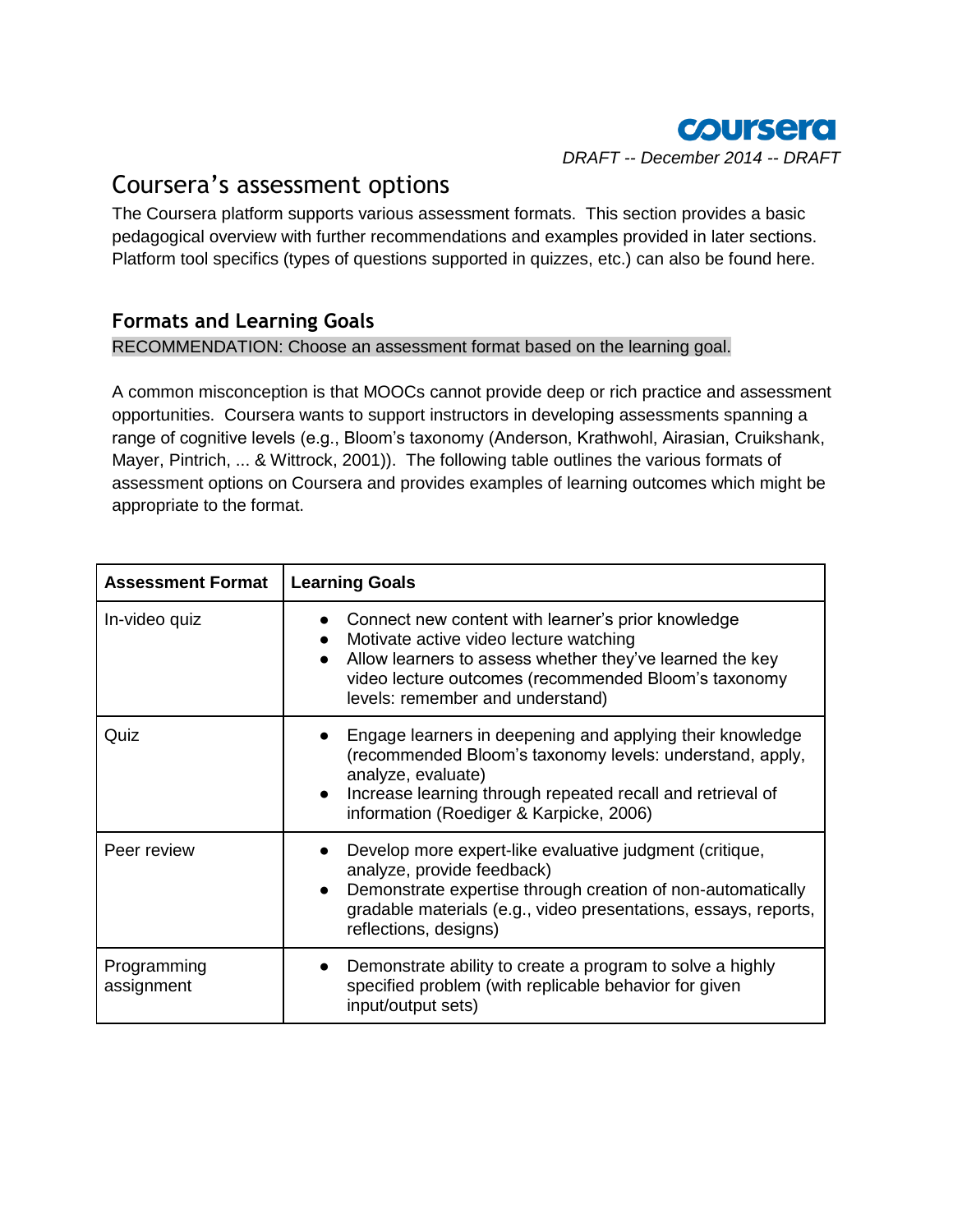

#### **Formative v. Summative Assessment**

RECOMMENDATION: Use assessment formats for both formative (guiding learning) and summative (measuring learning) tasks.

Instructors and learners most commonly associate assessments with a "final" measurement of learning -- commonly exams. This is still an important function of assessments in MOOCs. However, increased importance should be placed on additional practice and formative assessment opportunities to allow learners to both self-assess their knowledge and to deepen their learning (Ambrose, Bridges, DiPietro, Lovett, & Norman, 2010) (Karpicke & Grimaldi, 2012). Any assessment format (except for in-video quizzes) can be used formatively or summatively -- though the design of the assessment may differ. The table below provides some examples of how a specific assessment format might be used differently for formative or summative purposes.

| <b>Assessment</b><br><b>Format</b> | <b>Formative</b>                                                                                                                                                                                                                                                                                                                                                                                                                                                                                                  | <b>Summative</b>                                                                                                                                                                                                                                                                                                                                                                                                                                                                                  |
|------------------------------------|-------------------------------------------------------------------------------------------------------------------------------------------------------------------------------------------------------------------------------------------------------------------------------------------------------------------------------------------------------------------------------------------------------------------------------------------------------------------------------------------------------------------|---------------------------------------------------------------------------------------------------------------------------------------------------------------------------------------------------------------------------------------------------------------------------------------------------------------------------------------------------------------------------------------------------------------------------------------------------------------------------------------------------|
| Quiz                               | Does not contribute to course<br>grade (or contributes<br>minimally)<br>Can be retaken an unlimited<br>number of times<br>Occurs every 20-30 minutes<br>of content<br>Has 2-10 questions for every<br>20-30 minutes of content<br>"Teaches" the answer to the<br>question through extensive<br>explanations supplied via<br>"option-level feedback" (a<br>feature of the quiz design<br>system)<br>Contains multiple questions<br>on the same concept to give<br>more practice opportunity<br>Has questions whose | Contributes substantively to course grade<br>May be limited in how frequently learners<br>can re-take it (coming soon in the on-<br>demand platform)<br>Occurs every 1-2 hours of content<br>Has 10-20 questions for every 1-2 hours of<br>content<br>Option-level question feedback refers<br>learners to course materials where this<br>content is taught<br>Includes questions at all cognitive levels<br>Is a subset (with modifications) of the content<br>in formative assessment materials |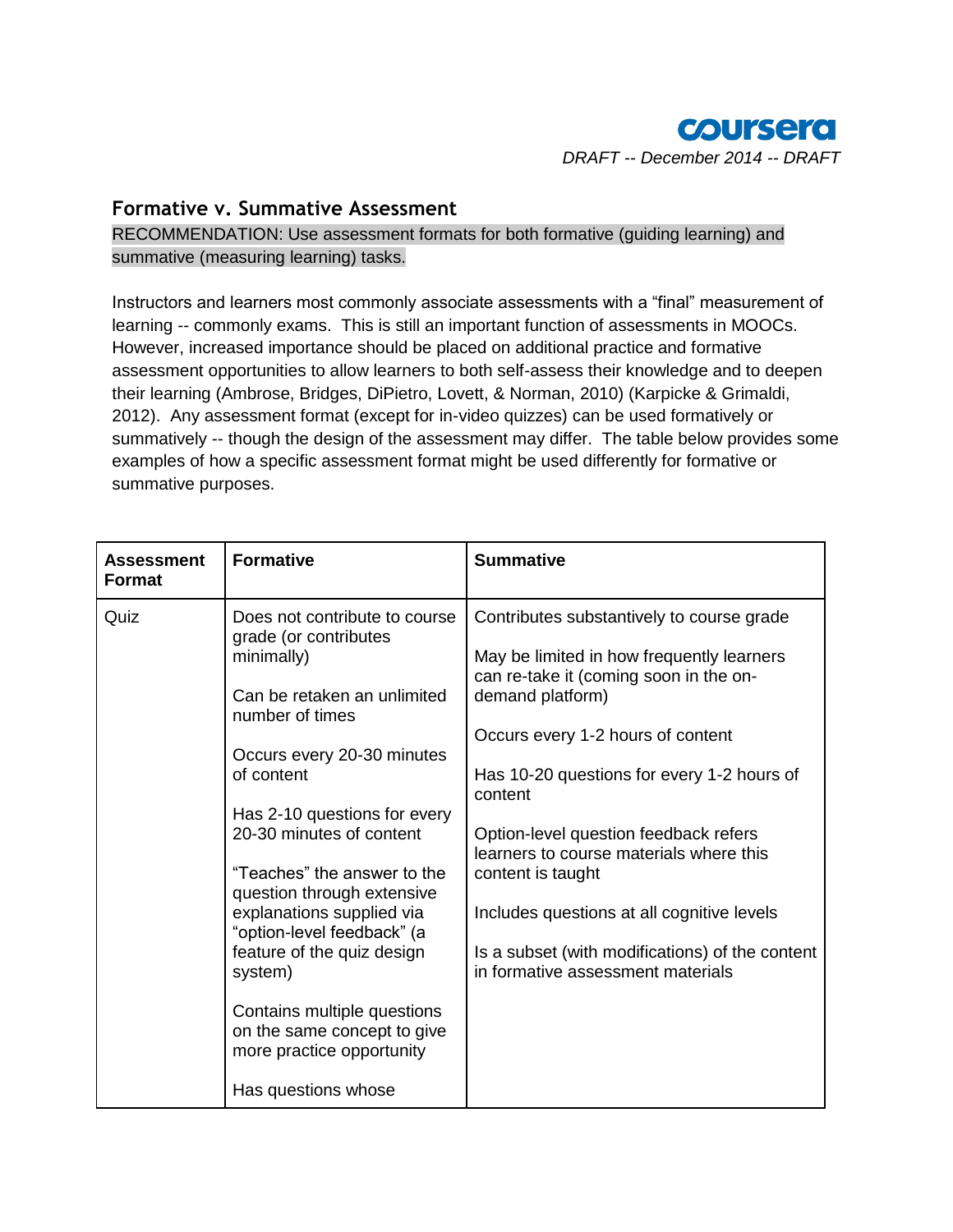# coursera

*DRAFT -- December 2014 -- DRAFT*

|                           | cognitive level is appropriate<br>to the learning materials just<br>covered                                                                                                                                                                                                                                                                                                                                                                                                                                                                                            |                                                                                                                                                                                                                                                                                                                                                                                                                                                                 |
|---------------------------|------------------------------------------------------------------------------------------------------------------------------------------------------------------------------------------------------------------------------------------------------------------------------------------------------------------------------------------------------------------------------------------------------------------------------------------------------------------------------------------------------------------------------------------------------------------------|-----------------------------------------------------------------------------------------------------------------------------------------------------------------------------------------------------------------------------------------------------------------------------------------------------------------------------------------------------------------------------------------------------------------------------------------------------------------|
| Peer Review               | Does not contribute to course<br>grade (or contributes<br>minimally)<br>Provides opportunity for<br>preliminary feedback (e.g., a<br>revised product may be<br>submitted in a later peer<br>review assessment)<br>Supports submission of and<br>feedback on preliminary<br>stages in larger project<br>Is framed as a task to help<br>learners develop more<br>expert-like evaluative<br>judgement (e.g. to learn how<br>to critique or analyze)<br>Can be used to promote<br>reflection on learning<br>processes (e.g., might<br>accompany a summative<br>assessment) | Contributes substantively to course grade<br>Allows learner to demonstrate evaluative<br>judgment skills<br>Enables learners to demonstrate knowledge<br>and skill in integrative and more complex<br>tasks.<br>May provide a useful "take-away" for<br>documenting the learning / value of the<br>course (e.g., an item useful in a portfolio, as<br>something to discuss in a job interview, as<br>something to desirable to share with friends<br>or family) |
| Programming<br>Assignment | Does not contribute to course<br>grade (or contributes<br>minimally)<br>Can encourage concept<br>practice over problem solving<br>(e.g., CodingBat)<br>Can reduce procrastination<br>and/or scaffold larger project<br>development (e.g., low-<br>stakes intermediate<br>deliverables)                                                                                                                                                                                                                                                                                 | Contributes substantively to course grade<br>Allows learner to demonstrate problem<br>solving and programming skills.                                                                                                                                                                                                                                                                                                                                           |

Supporting learner self-assessment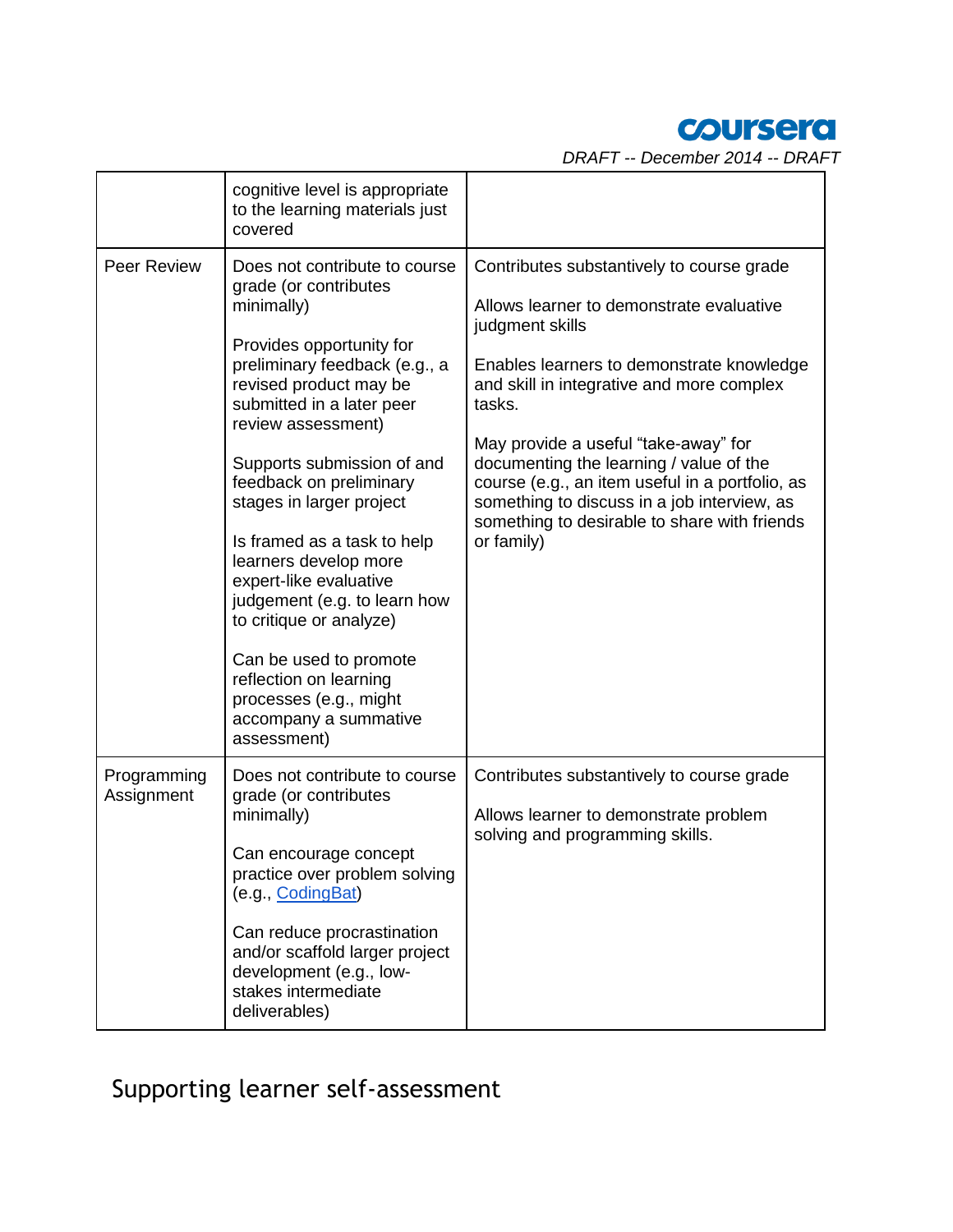

#### **The importance of elaborative feedback**

A strength of online learning is the ability to provide immediate feedback to learners through automatically evaluated assessments. Research generally suggests that immediate feedback is more helpful for learners than delayed feedback (Shute, 2008, pp 163-165).\* Additionally, the best feedback is formative, not merely evaluative (indicates correct answer only). Formative feedback can be defined as follows:

"Formative feedback is defined… as information communicated to the learner that is intended to modify his or her thinking or behavior for the purpose of improving learning." (Shute, 2008, pp 154)"

#### RECOMMENDATION: Treat formative assessments as another teaching venue by providing elaborative feedback.

The importance of developing "good" questions or assessment prompts (e.g. peer review and programming assignments) is obvious. Formative assessments need to be aligned with the goal (content and level) for the material just taught. However, it is just as important (and often a second thought) to provide elaborative feedback describing the "what, how, and/or why" of the problem (Shute, 2008, p. 177). Simply indicating that an answer is correct is much less helpful for learning.

Elaborative feedback can be provided for any of Coursera's assessments. An example of basic evaluative and elaborative feedback is provided below. As per research findings recommending the use of response-specific feedback (Shute, 2008, p. 159) Coursera's various quiz systems provide the opportunity to provide written feedback for each question option (e.g., feedback regarding the specific response).

Example Question: (California Department of Motor Vehicles) When you are merging onto the freeway, you should be driving:

- A. At or near the same speed as the traffic on the freeway.
- B. 5 to 10 MPH slower than the traffic on the freeway.
- C. The posted speed limit for traffic on the freeway.

| <b>Basic Evaluative Feedback</b><br>(not recommended)                                    | <b>Option-level elaborative feedback</b><br>(recommended)                                                                                        |  |
|------------------------------------------------------------------------------------------|--------------------------------------------------------------------------------------------------------------------------------------------------|--|
| A is correct.                                                                            | A is correct. If you are driving at or near the                                                                                                  |  |
| 0R                                                                                       | speed of traffic around you, you will be able to<br>merge into the right hand land with minimal<br>disruption to the flow of traffic around you. |  |
| A is correct, when merging onto the freeway<br>you should be driving at or near the same | B is not correct. When merging onto the                                                                                                          |  |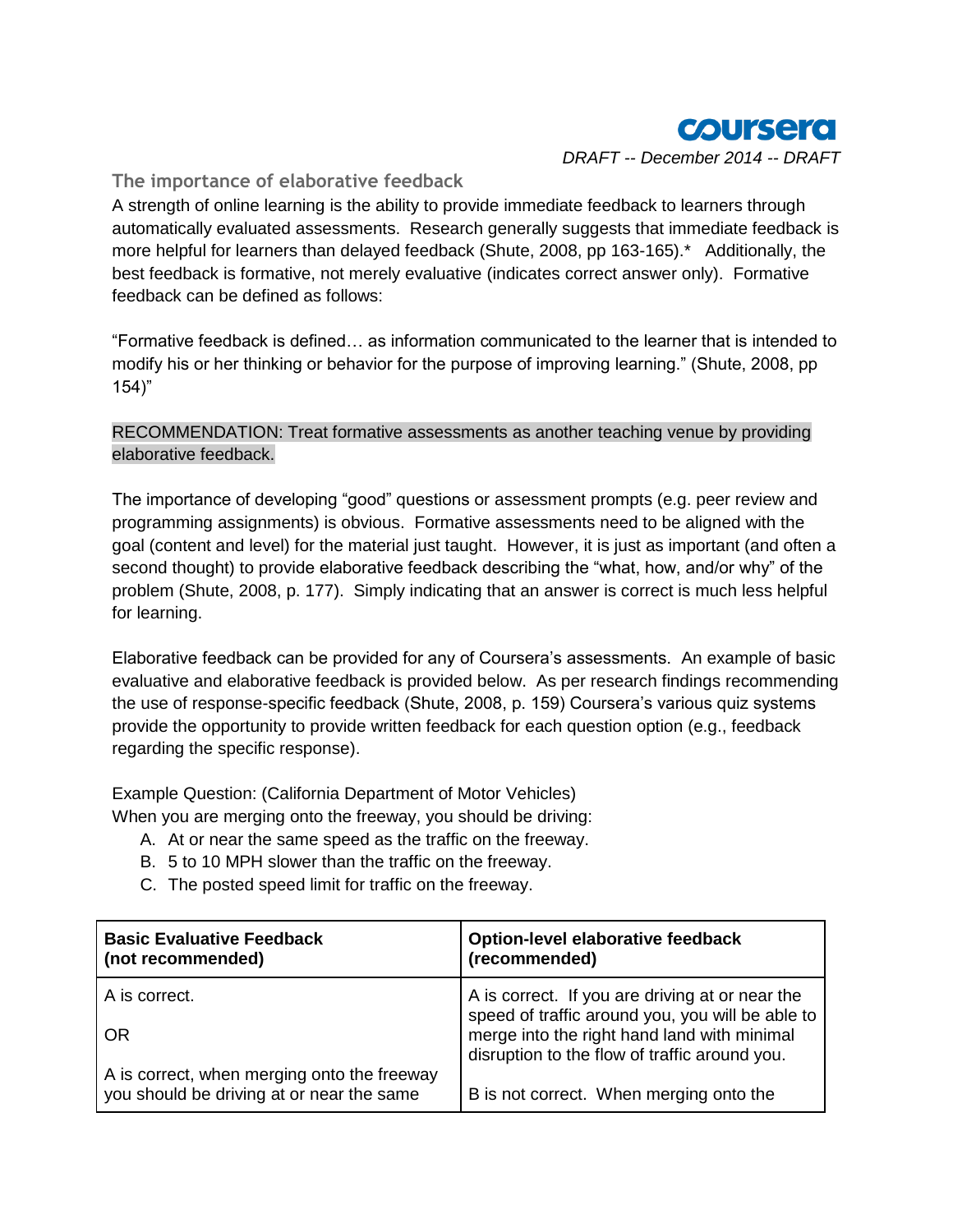*Coursera* 

*DRAFT -- December 2014 -- DRAFT*

| speed as the traffic on the freeway.<br>Note: This may seem elaborative, but it does<br>not explain, merely restates the answer. | freeway if you are travelling slower than the<br>traffic around you, other drivers will have to<br>brake or change lanes in order to allow you to<br>enter the flow of traffic. This could cause<br>drivers to make sudden changes which may<br>cause accidents.                                                                                     |  |
|----------------------------------------------------------------------------------------------------------------------------------|------------------------------------------------------------------------------------------------------------------------------------------------------------------------------------------------------------------------------------------------------------------------------------------------------------------------------------------------------|--|
|                                                                                                                                  | C is not correct. The posted limit for any<br>roadway is a limit and may not be a safe<br>speed for traffic under current conditions.<br>When merging into traffic, the most important<br>thing is to be travelling at approximately the<br>same speed as those around you so that you<br>can join the flow of traffic with the least<br>disruption. |  |

\*This is especially the case for field (non-laboratory) studies. Laboratory studies of delayed feedback often test a delay of less than a minute -- not the day(s) of feedback delay common in university settings.

**In-video quizzes -- the quickest form of feedback**

Coursera's platform can engage learners with various formats of quiz questions in two settings:

- **In-video quiz (IVQ)** -- questions that occur during the watching of a video lecture which require the learner to engage before continuing on (e.g., select one or more answers, answer a poll, pause and reflect before continuing on). Data from these questions is not available to be reviewed by the instructor, nor can it be part of the grade in the course. IVQs are purely for formative learning.
- **Quiz** -- a separate course item which contains a number of questions and for which the instructor can set a "passing grade". Data on learner performance on quiz questions can be easily reviewed by the instructor in the analytics dashboard.

This section provides recommendations on uses of in-video quizzes.

RECOMMENDATION: In-video quiz questions should require little learner time (e.g. < 30 seconds).

RECOMMENDATION: In-video quiz questions should encourage learners to keep watching the video.

While it is true that IVQs can encourage learners to be more active in their video watching, if questions are too complex, take too much time to answer, or require higher level application of the material being taught -- learners may use these as a trigger to stop watching the video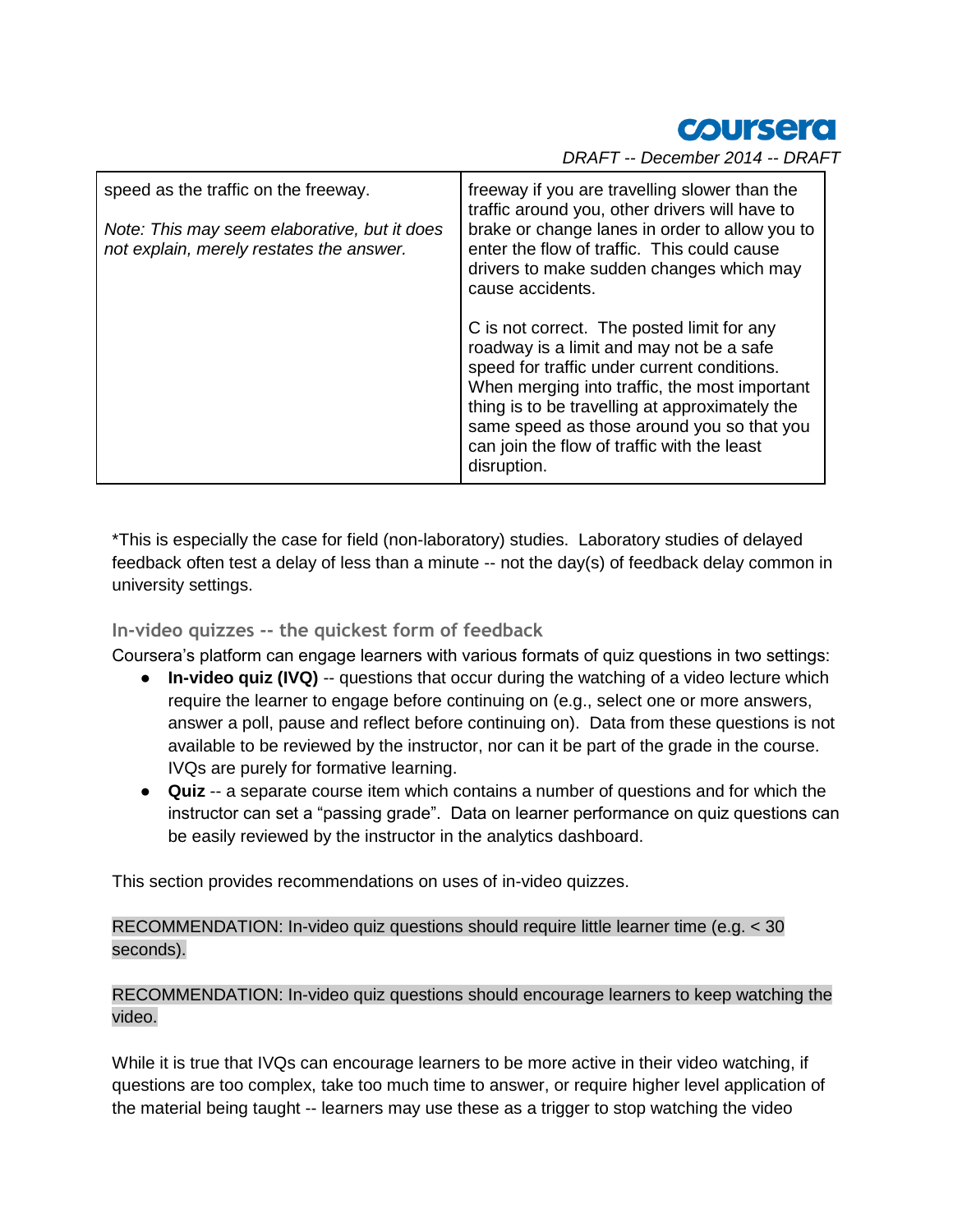

lecture. Good IVQs can help form community and help learners leverage their pre-existing knowledge (for more, please see our [Video Lecture Practices guide\)](https://docs.google.com/document/d/11pRxzpVL5R2OOnE7xSTWN44GkQjLt-D4s9WLAS_Sic0/edit?usp=sharing).

However, IVQs can also provide the most basic level by which learners can self-assess.

RECOMMENDATION: Create in-video quiz questions at the end of video lectures to test basic understanding of the learning goals of the video.

RECOMMENDATION: Fully teach the answer to the in-video quiz question by explaining why each answer option is right or wrong using option-level feedback.

The question below provides an example of testing a basic video lecture learning goal and uses option-level feedback to immediately and thoroughly "teach" the content of the question (which was lectured on using almost the exact same verbiage in the lecture).

Lecture learning goal: Learners can describe the relative academic performance of women STEM majors who leave STEM with male STEM majors.

|                                                                                                                                                                                                                                                                                                                                  | в                                                                                                                                                                                                                                                         |  | <b>দ্র</b> Pic |                                                                                                                                                 | Edit: Rich $\blacktriangleright$ |        |
|----------------------------------------------------------------------------------------------------------------------------------------------------------------------------------------------------------------------------------------------------------------------------------------------------------------------------------|-----------------------------------------------------------------------------------------------------------------------------------------------------------------------------------------------------------------------------------------------------------|--|----------------|-------------------------------------------------------------------------------------------------------------------------------------------------|----------------------------------|--------|
|                                                                                                                                                                                                                                                                                                                                  | university?                                                                                                                                                                                                                                               |  |                | Which of the following statements is true about women who leave STEM fields in<br>On average, they earn                                         |                                  |        |
|                                                                                                                                                                                                                                                                                                                                  |                                                                                                                                                                                                                                                           |  |                | lower grades than men in their STEM courses<br>If the decision to change majors was completely based in facts, we would expect this to be true. |                                  | ×      |
|                                                                                                                                                                                                                                                                                                                                  | However, college students rarely have a clear picture of how well they are doing compared to their<br>peers. This lack of knowledge likely contributes to women's decisions to leave STEM majors even<br>when they are doing as well as their male peers. |  |                |                                                                                                                                                 |                                  |        |
| Correct $\odot$                                                                                                                                                                                                                                                                                                                  |                                                                                                                                                                                                                                                           |  |                | higher grades than men in their STEM courses                                                                                                    |                                  | $\chi$ |
| On average, women who leave STEM majors in college actually earn higher grades in their STEM<br>courses than men taking STEM courses. There are a number of factors which contribute to this, but<br>the misconception that having to work hard in these courses means one isn't "good" at this field is<br>a major contributor. |                                                                                                                                                                                                                                                           |  |                |                                                                                                                                                 |                                  |        |

RECOMMENDATION: It is OK for formative assessments to have fewer than 4 option choices.

RECOMMENDATION: Choose incorrect options (i.e., distractors) based on common misunderstandings.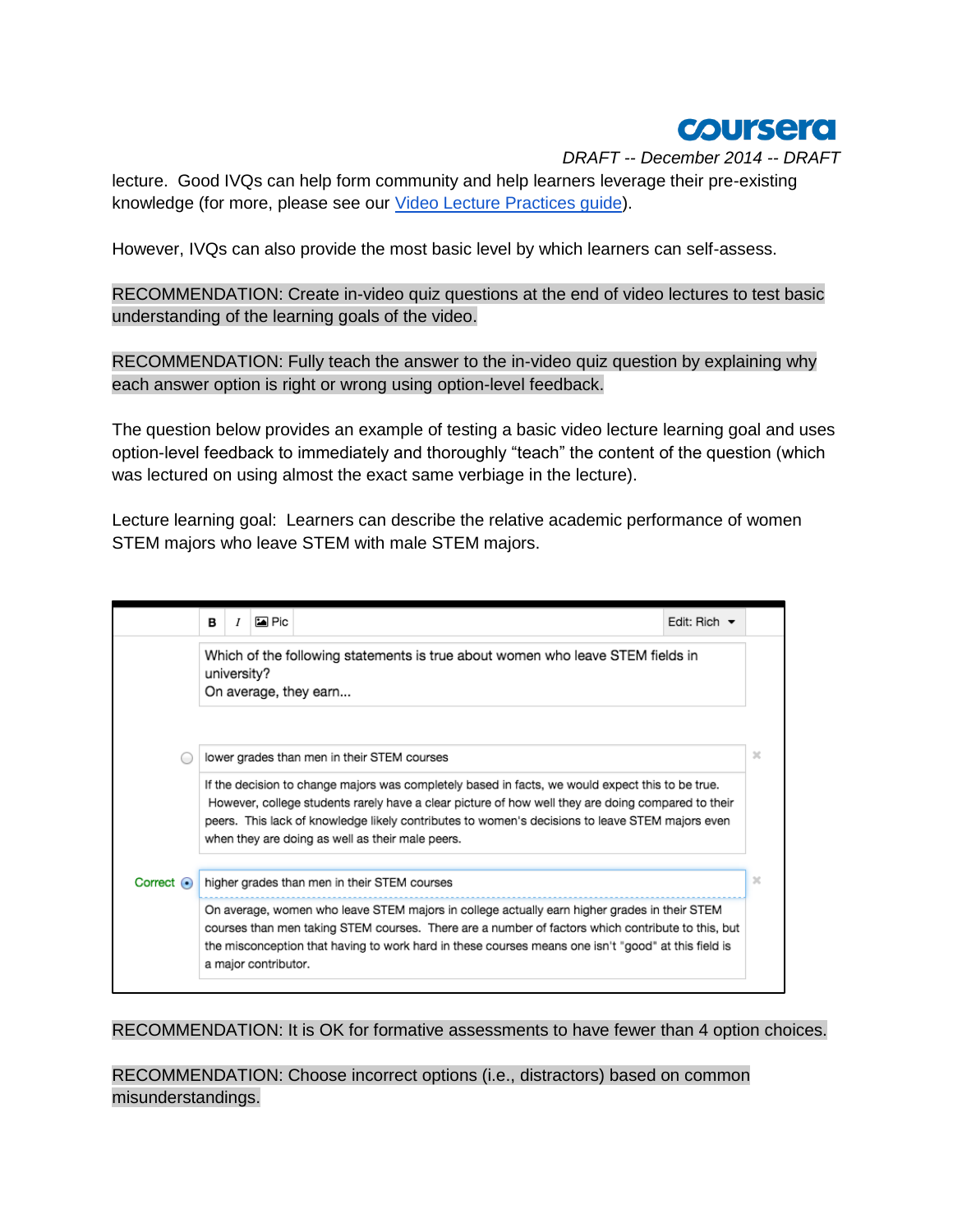

Having a larger number of "distractor" (wrong) multiple-choice question options is important in summative assessment; it reduces the chance the learner answered correctly merely due to chance. Formative assessment through in-video quizzes should focus learners on the goals of exactly what they should have learned and options should be selected to allow explanation of common misunderstandings.

#### **Formative quizzes as a teaching opportunity**

The quiz feature can be used to supplement in-video quizzes in helping learners check their learning.

RECOMMENDATION: Create 3-5 formative quiz questions for each 20-30 minutes of video lecture.

#### RECOMMENDATION: Use option-level feedback to fully teach the answer to each question.

The Coursera "quiz" assessment can be utilized in a formative (rather than summative) way by not including the quiz grade as part of the overall course grade. Additionally, like in-video quiz questions (see prior section), research recommends that option-level elaborative feedback be provided -- fully teaching the material of the question.

#### RECOMMENDATION: Formative quiz questions can target questions which are more cognitively challenging or take more time to answer (compared to in-video quizzes).

Formative quizzes are a good place to first ask learners to more deeply understand, apply, analyze or evaluate lecture material (Anderson, Krathwohl, Airasian, Cruikshank, Mayer, Pintrich, ... & Wittrock, 2001). Formative quiz questions should build (throughout the course) in terms of cognitive challenge as learners' background and abilities in the course content grows. Do not feel the need to save "hard questions" for summative quizzes. Formative quizzes give learners the chance to practice these abilities and improve them before summative assessment. Well-written option-level elaborative feedback on cognitively challenging questions can illuminate for learners how an expert approaches a challenging issue and the considerations they make in analyzing or evaluating it.

RECOMMENDATION: Formative quiz questions can replicate (perhaps slightly modified) invideo quiz questions.

It is also fine to replicate or ask slight modifications of in-video quiz questions in formative quizzes. A significant research base has shown the value of testing for learning (Roediger & Karpicke, 2006). That is "retrieval is not a neutral assessment of the contents of one's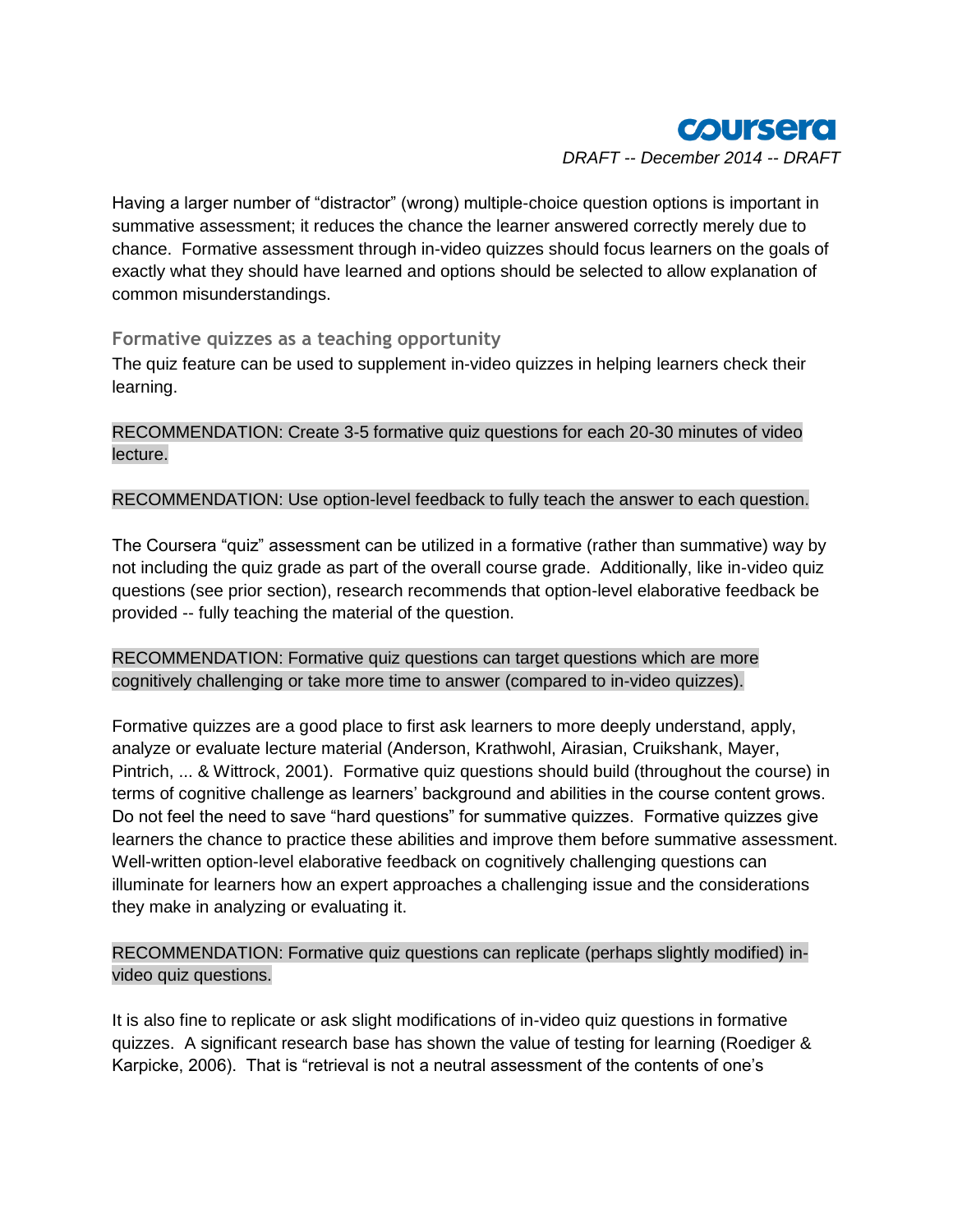

*DRAFT -- December 2014 -- DRAFT* mind, but the process of retrieval itself contributes to learning." (Karpicke & Grimaldi, 2012, p. 402).

#### **Peer review for developing expertise**

Peer review (sometimes called peer assessment) is powerful learning tool which instructors may use for both logistical and pedagogical reasons.

RECOMMENDATION: Use peer review for learner activities which do not produce a result which can be automatically graded (e.g., for essays, reflections, reports, presentations, research papers, portfolios, interviews, etc.).

The peer review system is the only manner of assessing learner work that cannot be automatically assessed through the quiz system or through a programming assignment that is automatically graded.

RECOMMENDATION: Use peer review to help learners develop more expert-like evaluative judgement.

Research on peer review (mostly in traditional university settings) argues that, if implemented well, peer review can fill a vital and rarely addressed goal of higher education -- to develop learner self-regulation through development of evaluative judgement (Greene and Azevedo, 2007).

Although most commonly associated with larger projects (e.g., research papers, etc.), smaller effort peer review assessments can support formative development of the skills necessary for learners to succeed in more extensive projects. For example, formative peer review could be used for:

- Encouraging and providing feedback on preliminary stages of a project (outline, draft, first parts, portions of code).
- Developing supporting skills for other activities (e.g., asking for analysis of buggy code, a worked out solution for a problem (possibly containing an error).
- Eliciting reflection on learning (either generally or in conjunction with other tasks such as problem solving or programming).

RECOMMENDATION: Seek advice on developing formative peer review assessments. The question prompt, rubric design, and contextualization for learners is critical to success.

Research on best practices for question and rubric design, process for peer review and peer review in MOOC settings is very limited (Nicol, 2014) (Kulkarni, Wei, Le, Chia, Papadopoulos, Cheng, Koller, & Klemmer, 2013). This is an area of active interest and research at Coursera and more comprehensive recommendations and examples are forthcoming.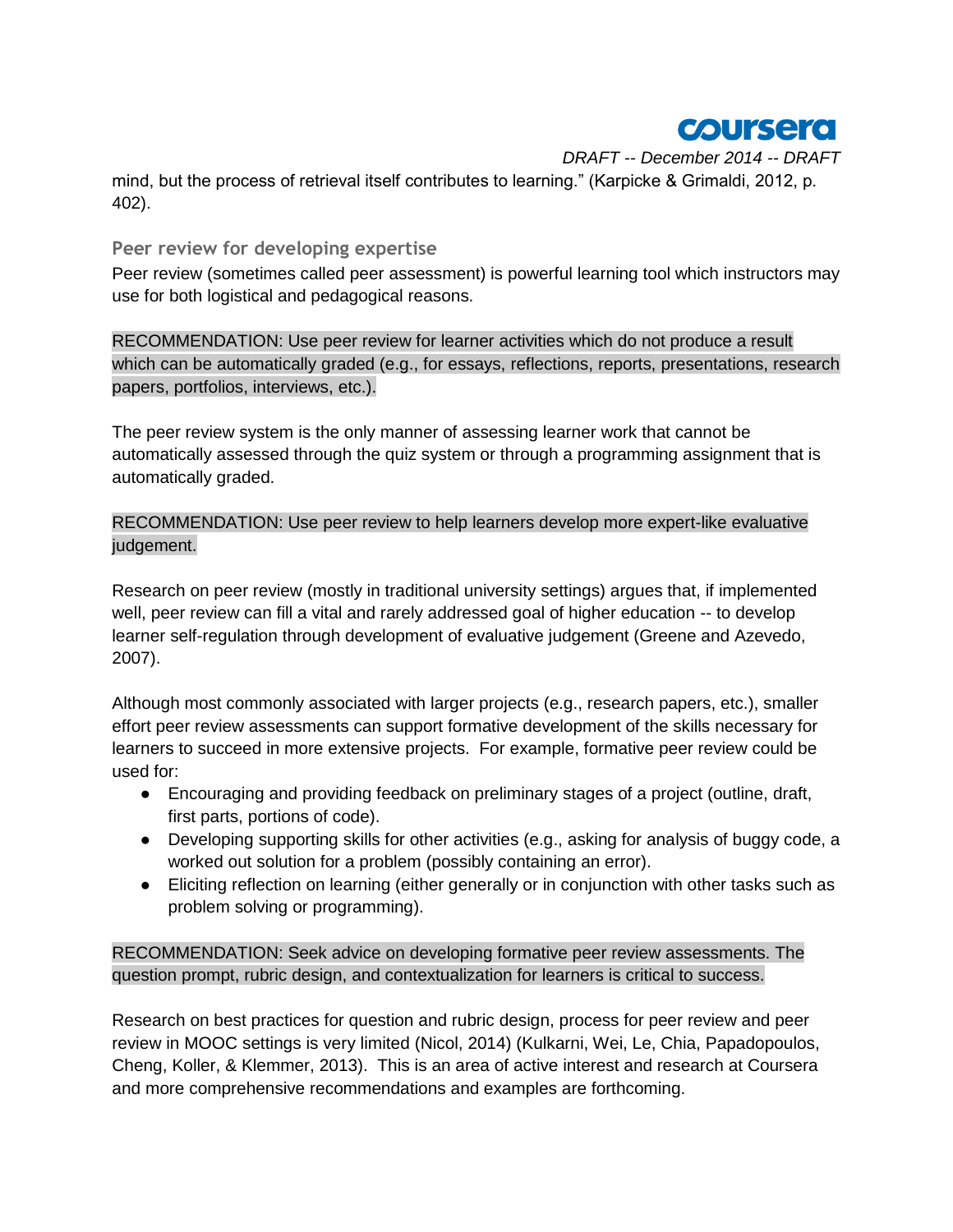

Both general peer review research and Coursera experience recommends the following basics:

- Make the prompt as explicit as possible; especially concerning the format and content of the material to be created
- Create review questions matched to specific sections or parts of the material to be created; include these question with the prompt (e.g, before the learner submits their materials)
- Make sure learners can accurately answer question prompts; don't use words which imply expert judgement (e.g., "does the essay adequately address theories from the course")
	- Operationalize expert-specific terms (e.g., "adequately address" becomes "discusses at least 3 theories from the course" (even better if a list of the theories covered in the course is provided)).

It's very valuable to ask someone of the approximate background of your anticipated learners to critically read over the peer review prompt and evaluation questions. Ask them:

- Do they know what it is they should produce
- Could they make the judgements required in the evaluation questions

#### RECOMMENDATION: If possible, provide one or more examples of the product to be produced

Providing an example of what should be produced is especially helpful for MOOC learners of diverse background preparation and who may have English as a second language. Consider providing an example using a different topic, data or input set, or even an outline of the product with placeholders for content (e.g., graphs).

# Measuring learning and expertise

Although some of the core advice on formative assessment is also appropriate for summative assessment -- there are some key differences. This section will repeat core recommendations and highlight critical differences.

#### **Planning summative assessments**

Planning summative assessments follows much of the same process as planning formative assessments. This assumes that learning outcomes for the course have been identified first.

#### RECOMMENDATIONS:

- Use course outcomes to create assessments which measure mastery of those outcomes
- Create assessments to measure **all** learning outcomes
- Provide summative assessments frequently (e.g. after each module or week)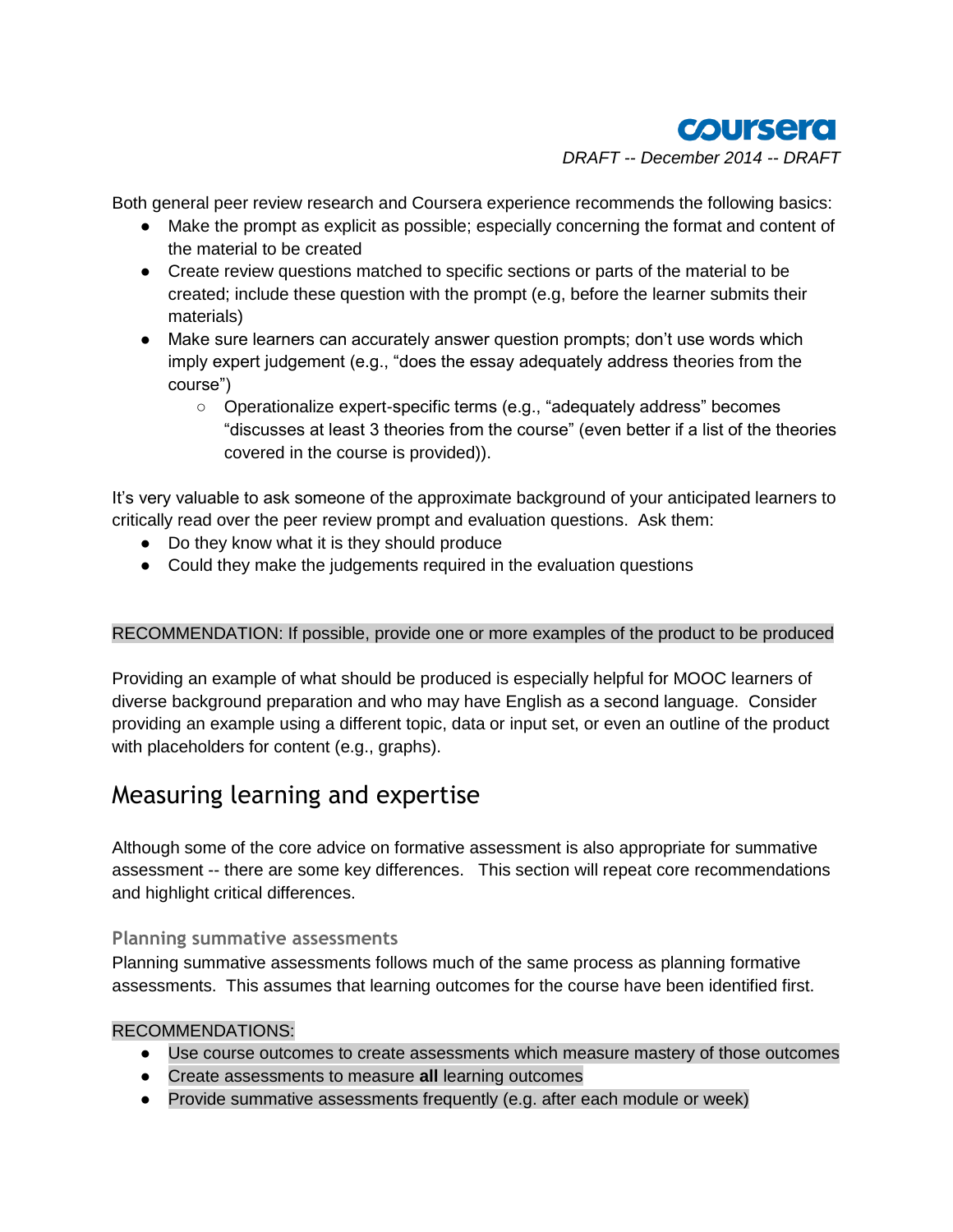

● Choose an assessment format based on the learning outcome

The more distinct separation of formative and summative assessment recommended for MOOC courses places a greater emphasis on the use of summative assessments for learners to gauge their success or mastery. Summative assessments should provide a complete documentation of the depth of learning that has occurred and the expertise level attained. Summative assessments in MOOCs are less constrained by traditional university assessment logistics including:

- Which content is most important to measure within a 2 or 3-hour setting (e.g. final exam)
- Managing the trade-off in teaching time and assessment time (e.g., having relatively few exams)

Summative assessments in MOOCs can be more comprehensive, in part because they can be administered more frequently.

#### RECOMMENDATION: Double-check that lecture plans and formative assessments adequately support the learning needed to succeed at these assessments

In MOOC courses, learners have complete access to all instructional materials -- even after taking a summative assessment. When learners struggle with a summative assessment (be it quiz, programming assignment, or peer assessment) they will search through video lectures and any other instructional materials for the answers. If the provided materials don't adequately prepare them, they will ask on discussion forums. Checking that instructional materials support learning what is needed for assessments will reduce instructor engagement time while the course is running. The next section has specific recommendations for quizzes to address this issue.

#### **Practices for summative quizzes**

#### RECOMMENDATION: Use multiple-choice questions.

Contrary to common beliefs, multiple choice questions have been shown to be as good or better than open-ended questions.

- In a study of college physics exams written by physics instructors, multiple-choice and open-ended exam questions yield almost the same results (Scott, Stetzler, & Gladding, 2006)
- Extensive and detailed analysis of advanced placement exams show multiple-choice questions to be superior for assessing mastery (Lukhele, Thissen, & Wainer, 1994)

#### RECOMMENDATION: Utilize best practices in multiple-choice question design.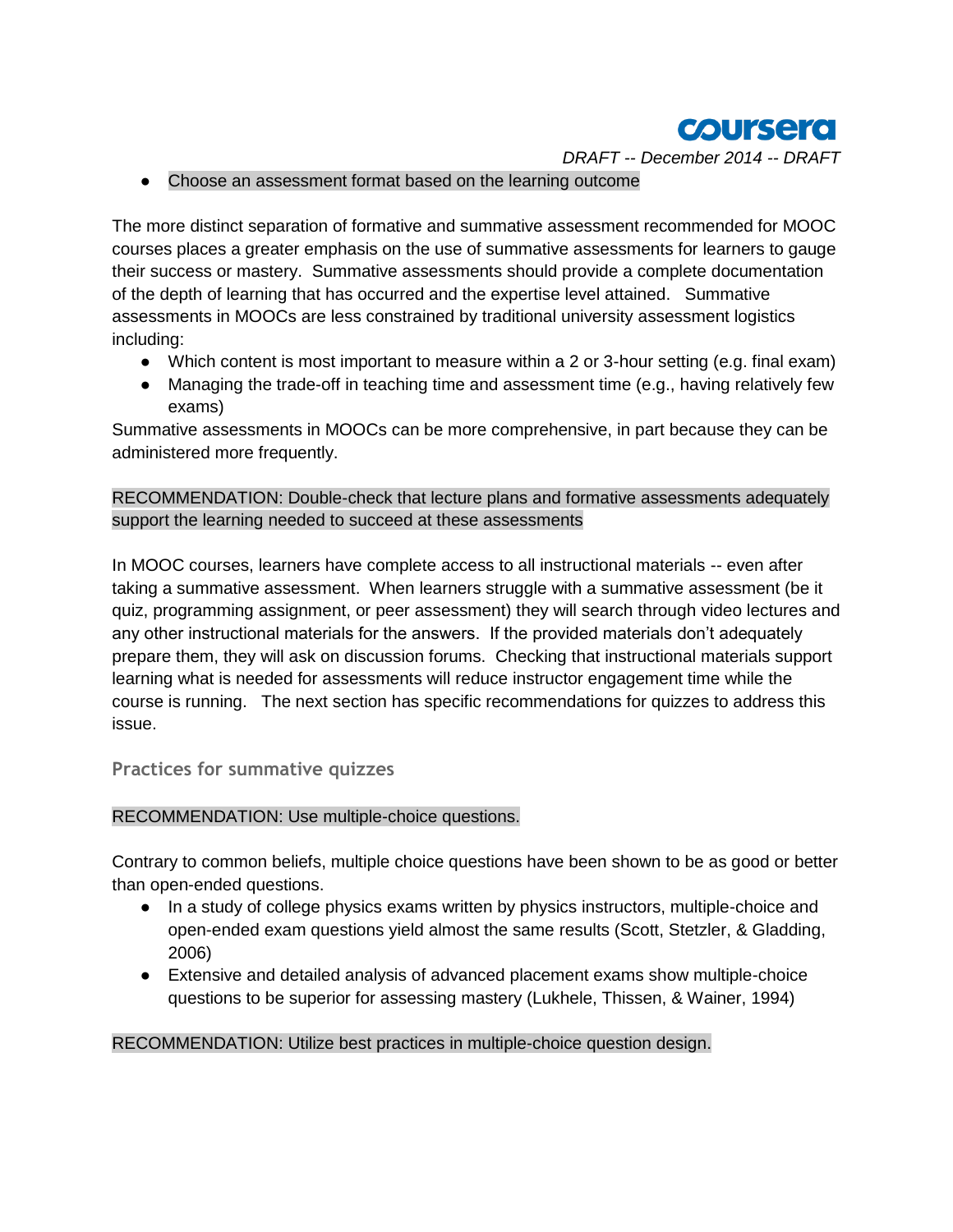

Although instructors rarely receive training in writing quiz questions, an entire field exists which studies assessment practices that produce reliable testing outcomes. A highlight of these practices can be found below. For a university-focussed set of recommendations with examples see [this site](http://cft.vanderbilt.edu/guides-sub-pages/writing-good-multiple-choice-test-questions/) from Coursera partner Vanderbilt University.

We organize a summary of best practice either by question structure or question content based on recommendations from (Haladyna & Downing, 1989, pp. 40-41).

#### **Structure:**

Question stem:

- Make the stem either a question or a sentence which can be completed (completion only at the end of the sentence is recommended)
- Make sure the directions in the stem are clear
- Keep the stem as short as possible -- avoid excess verbiage
- Don't use negative phrasing (e.g., which of the following is NOT...) The "check all that apply" question format is better for this situation
- Include as much of the necessary phrasing as possible in the stem (rather than repeating it in the options)

Question options:

- Use as many options as feasible (to reduce the chance of random guessing of the correct answer)
- Phrase options positively
- Put options in a logical order; either shortest to longest (text) or smallest to largest (numbers)
- All options should be mutually exclusive (i.e, non-overlapping or independent)
- Options should be as homogeneous in content as possible
- Avoid dramatically different option lengths; specifically try not to have the correct answer be the longest, most specific, using the most technical terms
- Rarely or never use:
	- All of the above
	- None of the above
	- I don't know
	- Never
	- Always

#### **Content:**

Question:

- Address a single topic or instructional objective in a given question
- Test for important and significant material avoid trivial material
- Avoid verbatim phrasing from instructional materials (e.g., video lecture)
- Make sure not to use new vocabulary
- Test higher-level thinking, not just remembering (see more details below)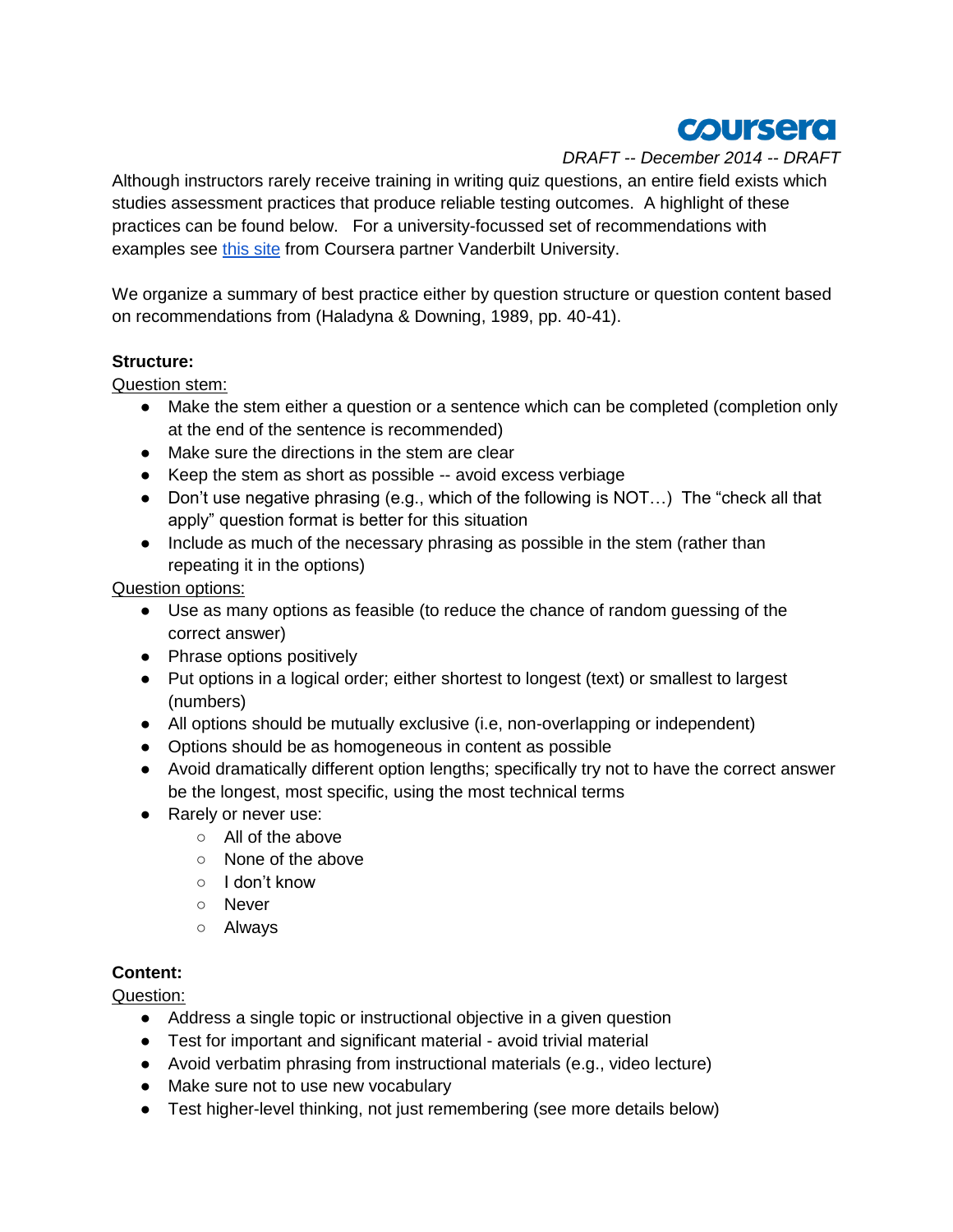

Question distractors:

- Use plausible distractors; if possible use common student errors or misconceptions
- Use familiar but incorrect phrases as distractors
- Use true statements that are not the correct answer to the question
- Avoid humorous or absurd options

#### RECOMMENDATION: Design questions which test higher order learning.

Multiple-choice questions have a bad reputation for being useful only for measuring lower-order thinking skills; recall or remembering - the lowest level on Bloom's revised taxonomy of educational objectives. Though it takes some practice, one can learn to develop multiple-choice questions that assess higher-order skills such as understanding, application, and analysis. Some common types of questions which target higher-order skills might contain:

- Application of knowledge to real world scenarios or case study (e.g., "A nurse is making a visit to a home-bound patient with a history of…" (Brame) ; "You job is to design a bridge for a location with the following characteristics… which type of bridge would you recommend?")
- Analysis (e.g., "Which of the following is a correct conclusion that can be drawn from the graph above?" (Mueller, 2014))
- Solution evaluation (e.g., "Maria produced the following diagram and explanation in response to… how would you judge her solution?" (University of Oregon Teaching and Learning Center, 2014))
- Justification of methods and procedure (e.g., "Why is adequate lighting necessary in an aquarium?" (Brigham Young University Center for Teaching and Learning, p. 2), "Given the scenario… which equation below is what you would set up to start solving the problem?")

RECOMMENDATION: Use quiz question feedback to point learners to video lectures or lessons (in the on-demand platform) where this material can be learned.

Coursera quiz questions allow instructors to provide feedback to learners which they receive after completing the entire quiz. The type of feedback recommended for summative quizzes differs from that recommended for formative quizzes. Formative quizzes should use feedback which teaches the answer to the question. Summative quizzes seek to document learner attainment of mastery and, hence, should direct learners back into the instructional materials where they can learn more about the topic.

**Measuring expertise with peer review assessments**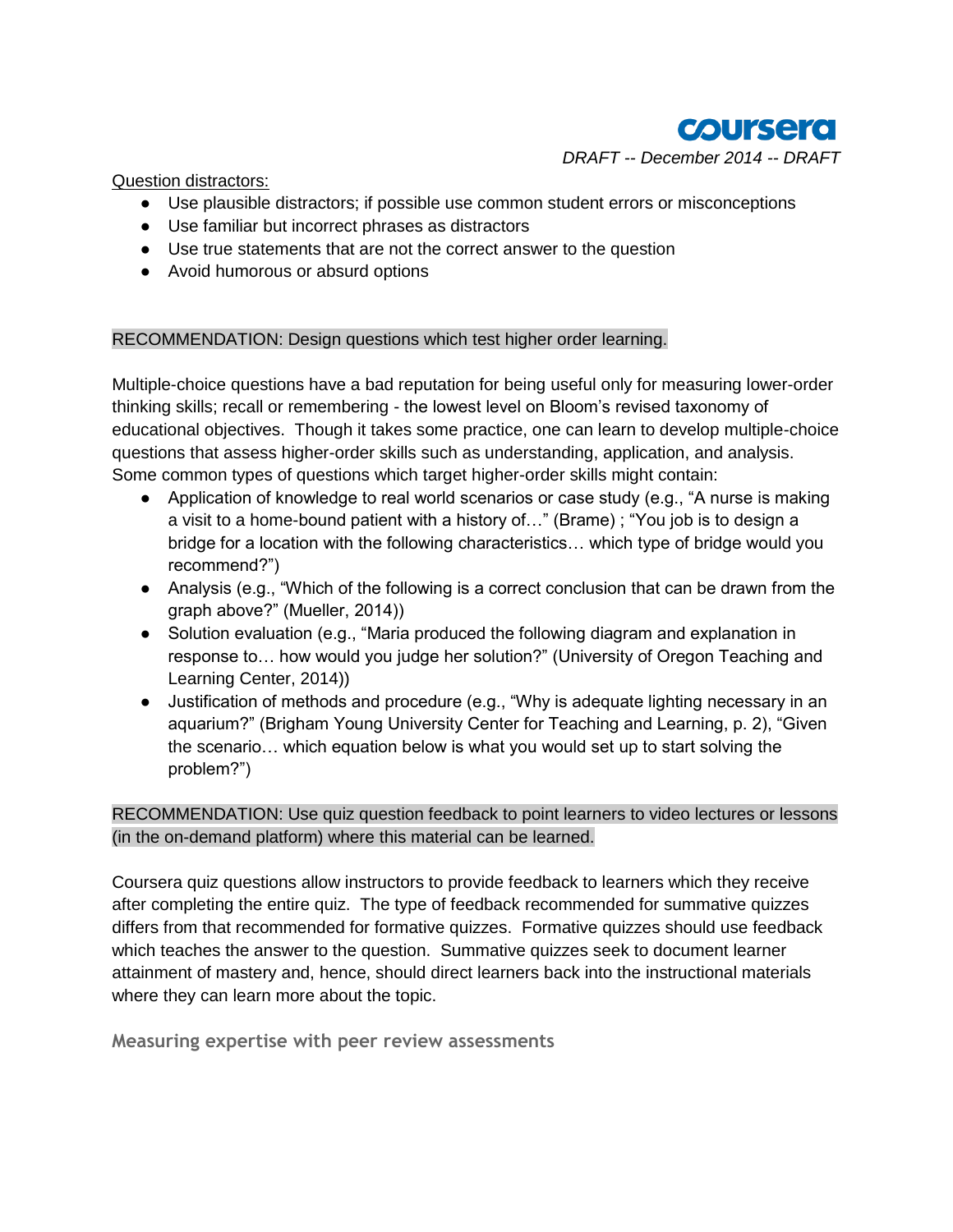

RECOMMENDATION: Use peer review for learner activities that generate non-identical (individual) learner-generated items such as the following:

- Essays, research papers, reports and analyses
- Presentations (e.g., video)
- Learner reflection on learning experiences (e.g., on the process or experience of doing something such as writing an essay or program, the learner's personal value of what has been learned)
- Creative materials (e.g., writing, artwork, music, video)

The peer review system is the only manner of assessing learner work that cannot be automatically assessed through the quiz system or through a programming assignment that is automatically graded. But the above activities can be used to engage learners in a range of valuable ways of deepening learning through reflection or the creation of professional or discipline-appropriate documents or items.

A fairly novel format for peer review is to have learners submit videos they have created - useful when the ability to present is a component of practical expertise in an area.

#### RECOMMENDATION: Use peer review to develop learners' evaluative judgement

Bensley states "Evaluative judgement, it could be argued, is the cornerstone of critical thinking in all disciplines." (as cited in Nicol, 2014)

Research on peer review (mostly in traditional university settings) argues that, if implemented well, peer review can fill a vital and rarely addressed goal of higher education -- to develop learner self-regulation through development of evaluative judgement (Greene and Azevedo, 2007).

Bensley's elaboration of what constitutes critical thinking in all disciplines provides a useful tool for instructors developing peer review assignments with the goal of developing learner evaluative judgement:

- "distinguishing arguments from assertions,
- finding the central question,
- appraising the form and qualities of evidence,
- making sound predictions from theories,
- generating good hypotheses,
- constructing convincing arguments
- comparing the quality of different things texts, arguments, objects,
- expressing one's reactions to texts,
- considering multiple perspectives" (as cited in Nicol, 2014, formatting added)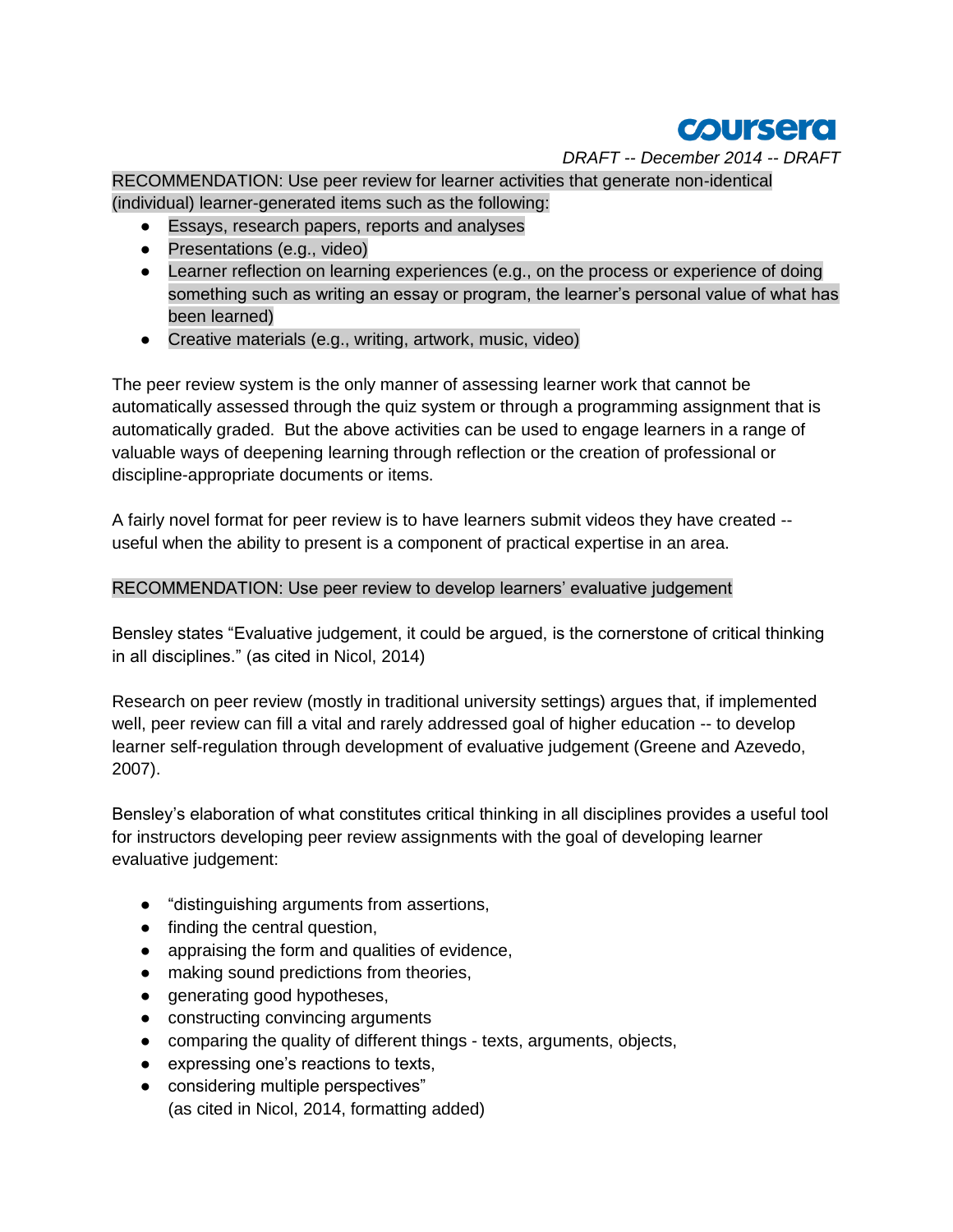#### RECOMMENDATION: Carefully craft and seek feedback on the peer review prompt and evaluation questions

Research on best practices for question and rubric design, process for peer review and peer review in MOOC settings is very limited (Nicol, 2014) (Kulkarni, Wei, Le, Chia, Papadopoulos, Cheng, Koller, & Klemmer, 2013). This is an area of active interest and research at Coursera and more comprehensive recommendations and examples are forthcoming.

Both general peer review research and Coursera experience recommends the following basics:

- Make the prompt as explicit as possible; especially concerning the format and content of the material to be created
- Create review questions matched to specific sections or parts of the material to be created; include these question with the prompt (e.g, before the learner submits their materials)
- Make sure learners can accurately answer question prompts; don't use words which imply expert judgement (e.g., "does the essay adequately address theories from the course")
	- Operationalize expert-specific terms (e.g., "adequately address" becomes "discusses at least 3 theories from the course" (even better if a list of the theories covered in the course is provided)).

It's very valuable to ask someone of the approximate background of your anticipated learners to critically read over the peer review prompt and evaluation questions. Ask them:

- Do they know what it is they should produce
- Could they make the judgements required in the evaluation questions

#### RECOMMENDATION: If possible, provide one or more examples of the product to be produced

Providing an example of what should be produced is especially helpful for MOOC learners of diverse background preparation and who may have English as a second language. Consider providing an example using a different topic, data or input set, or even an outline of the product with placeholders for content (e.g., graphs).

#### **Programming assignments**

Programming assignments are often appropriate for documenting development of programming or software engineering skills. Coursera's "programming assignment" format supports program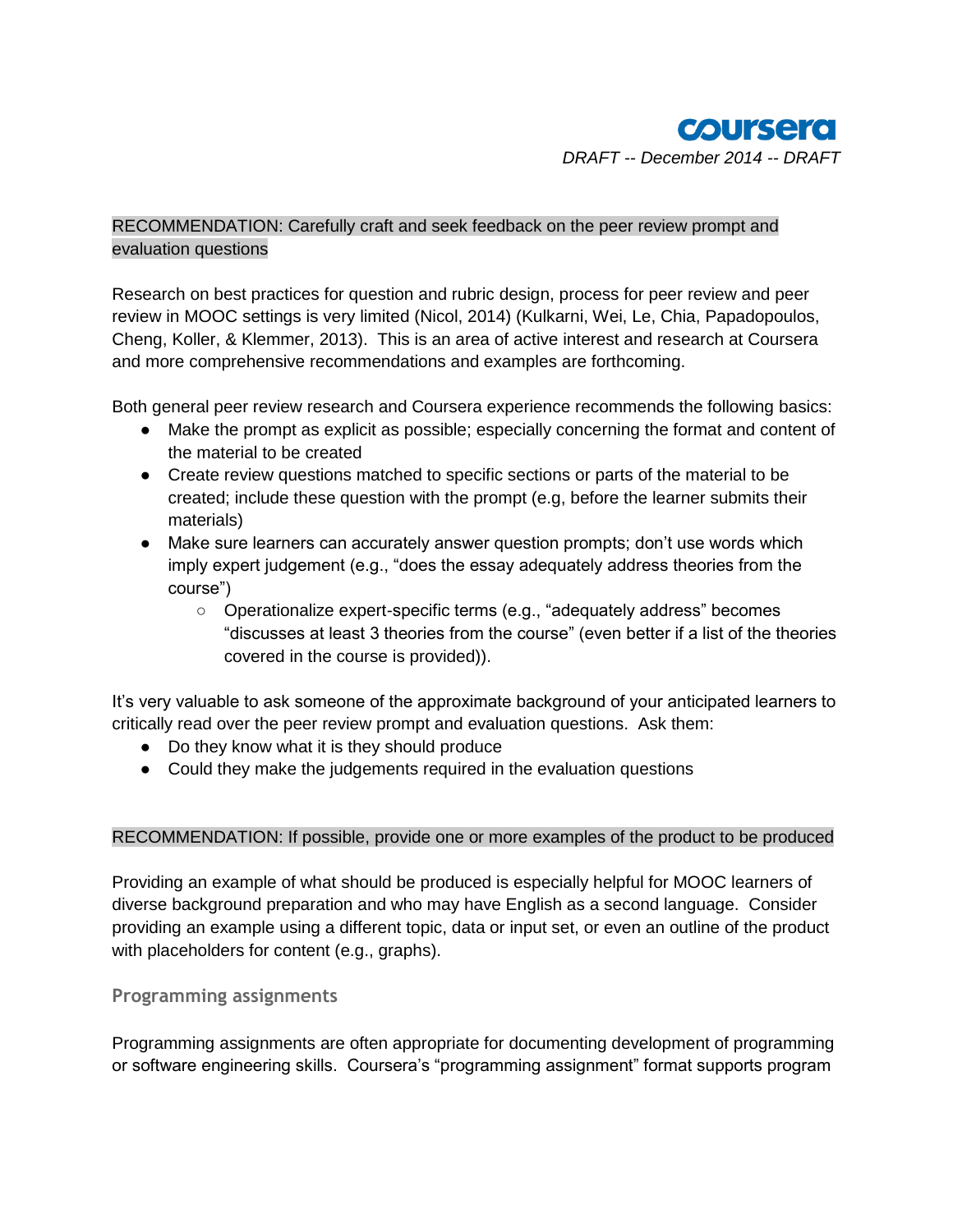

solutions which are auto-gradable only. Programs which are not auto-gradable can be assigned through the peer review assessment format.

However, even in the cases where an auto-gradable program is produced, it may be valuable to create a "paired" peer review assessment. This peer review assessment is recommended for evaluating learner ability to explain their program and to engage learners in the process of expert reflection on their design and development processes. Example peer assessments for programming assessment are forthcoming.

# Improving the course using assessment analytics

The MOOC environment provides instructors a unique opportunity to improve their courses, not based merely on learner opinion surveys (i.e, student evaluations), but based on the data of how learners perform on various assessments. Much of this data is available to instructors through the analytics dashboards found in the administration bar at the top of any course page.

RECOMMENDATION: Use learner performance on quiz assessments to identify areas for course improvement.

Coursera's analytics dashboard shows per-question information for all quiz questions. For each question, the dashboard shows the following information:

- the percent of learners who got the question correct
- for multiple choice or check-all-that apply question: the percent of learners who selected a particular option
- for short answer questions, the top most commonly entered responses and the percent of learners who entered that response

The instructor can see two data points for each of the metrics listed above. The dashboard shows each metric based on learners first attempt at a question and based on learners last attempt at a question.

As an example, consider a multiple choice question that 85% of learners got correct the first time and 98% got correct the last time they answered it. This question likely is a good question in that, even if not everyone got it correct the first time, learners were able to eventually come up with (hopefully be reviewing course materials) the correct answer.

Examples of question metrics that may indicate concern and possible solutions are shown in the table below.

| <b>Quiz Question Metric</b> | <b>Possible Explanations</b> | <b>Possible Actions to</b> |
|-----------------------------|------------------------------|----------------------------|
|-----------------------------|------------------------------|----------------------------|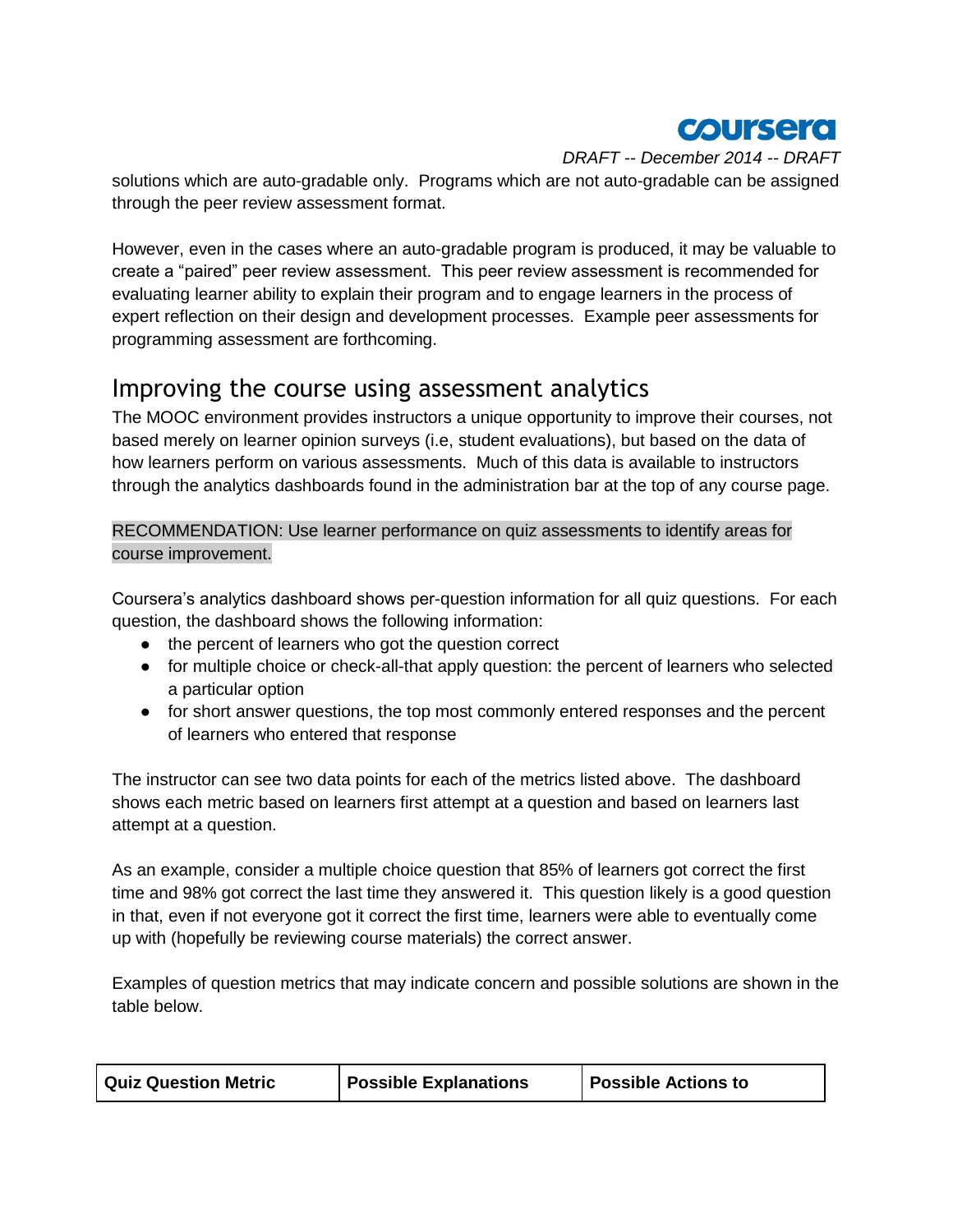

| <b>Information</b>                                                                                                                                                                           |                                                                                                                                                                                                      | <b>Improve Learner</b><br><b>Experience</b>                                                                                                                                                                                                                                                    |
|----------------------------------------------------------------------------------------------------------------------------------------------------------------------------------------------|------------------------------------------------------------------------------------------------------------------------------------------------------------------------------------------------------|------------------------------------------------------------------------------------------------------------------------------------------------------------------------------------------------------------------------------------------------------------------------------------------------|
| Relatively few (<70%) of<br>learners get the question<br>correct the first time they<br>attempt it but most (>95%) of                                                                        | The wording of the question<br>is confusion or can be mis-<br>read                                                                                                                                   | Re-word the question                                                                                                                                                                                                                                                                           |
| learners get it correct the last<br>time they attempt it                                                                                                                                     | The question tests a small<br>detail not emphasized in<br>video lecture and/or formative                                                                                                             | Increase clarity or emphasis<br>on question in video lecture                                                                                                                                                                                                                                   |
|                                                                                                                                                                                              | quizzes                                                                                                                                                                                              | Add the question as a<br>learning outcome presented<br>at the beginning of the<br>appropriate video lecture                                                                                                                                                                                    |
| Relatively few (<70%) of<br>learners get the question<br>correct the first time they<br>attempt it and this number<br>does not increase by much<br>(<10% improvement) by the<br>last attempt | The question content is not<br>sufficiently well taught or<br>explained in the video<br>lectures or instructional<br>material                                                                        | Create a supplementary<br>video providing further<br>elaboration or explanation of<br>the content (possibly in a<br>video lecture "series" titled<br>"Additional Explanation")<br>Re-record the appropriate<br>video lecture(s) to provide<br>greater clarity or explanation<br>of the content |
| Very few (<40%) of learners<br>get the question correct the<br>first time they attempt it and<br>this number does not<br>increase by much (<10%<br>improvement) by the last<br>attempt       | The question requires skills<br>or understanding above the<br>level of what learners are<br>prepared for by video lectures<br>and instructional materials.<br>The question is a "trick"<br>question" | Remove the question                                                                                                                                                                                                                                                                            |

#### RECOMMENDATION: For peer review, use analytics information on the variance of learner scoring of evaluation questions to identify evaluation questions that are not clear to learners.

A quantitative measure of valuable improvements to make to peer review assessments is the amount of variance in learner response to specific evaluation questions. Each learner evaluates the work of their peers through a process of answering a set of evaluation questions. The analytics dashboard for peer review assessments shows two numbers for each evaluation question: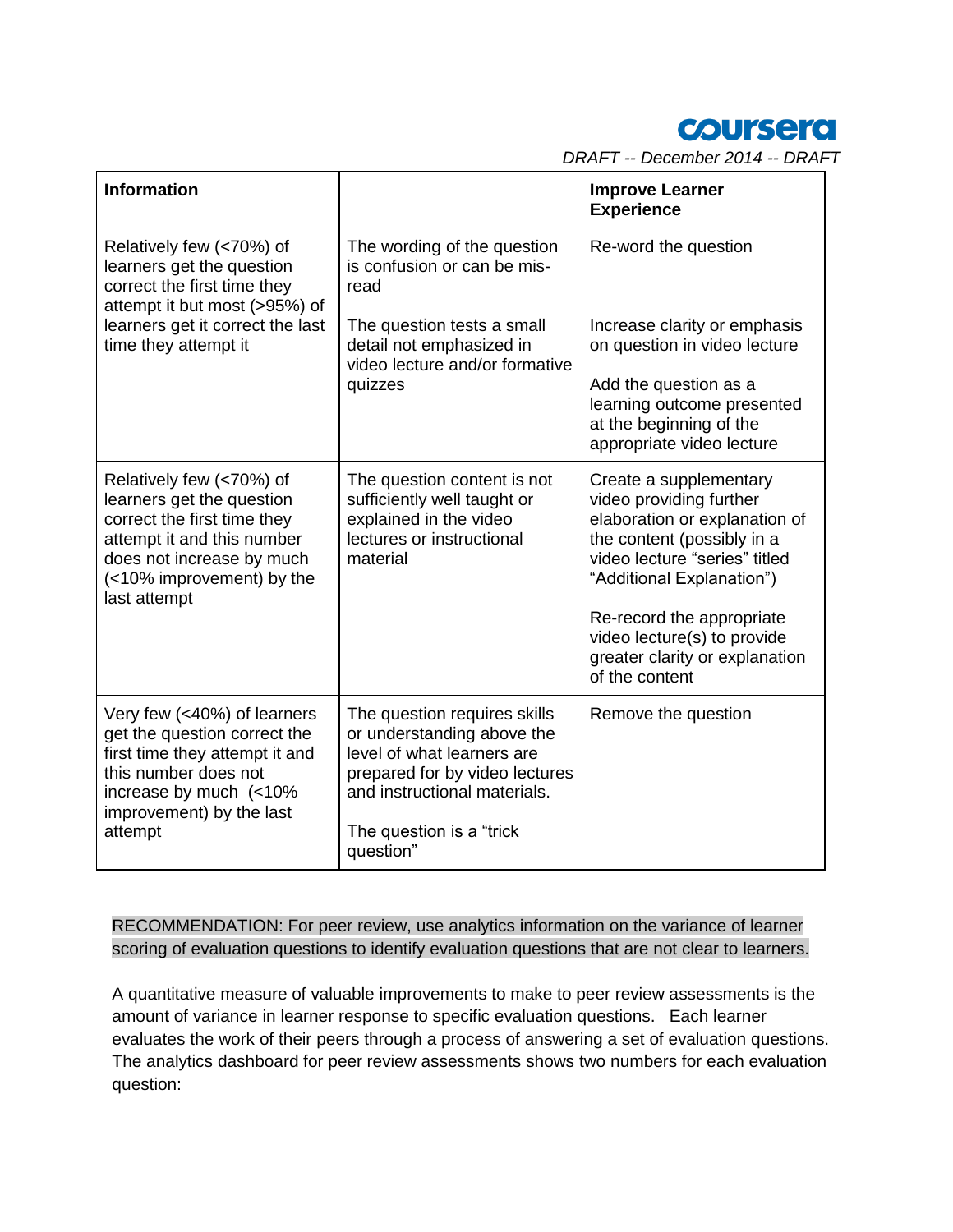

- the average score for that question as defined by the average of all reviews of all submissions (e.g., for each submission, for example, 3 different scores might have been recorded by 3 different reviewers)
- the grader variation for that question as defined by the average amount that the reviewers of a specific submission differed in their grading of this question - as averaged over all submissions

Instructors seeking to improve their peer review metric can start with those questions with the greatest amount of variance. Instructors seeking to improve learner performance on peer reviews can start with the questions where learners scored the lowest and consider whether the peer review prompt could be clarified or whether additional materials should be created to support learners in preparing for the peer review assessment.

## References

Ambrose, S. A., Bridges, M. W., DiPietro, M., Lovett, M. C., Norman, M. K., (2010). *How Learning Works: 7 Research-Based Principles for Smart Teaching*. San Francisco: Jossey-Bass.

Anderson, L. W., Krathwohl, D. R., Airasian, P. W., Cruikshank, K. A., Mayer, R. E., Pintrich, P. R., ... & Wittrock, M. C. (2001). A taxonomy for learning, teaching, and assessing: A revision of Bloom's taxonomy of educational objectives, abridged edition. White Plains, NY: Longman.

Bloom, B. S. (ed). (1985). *Developing Talent in Young People*. New York: Ballantine Books.

Brame. *Writing Good Multiple Choice Test Questions*. Retrieved from: http://cft.vanderbilt.edu/guides-sub-pages/writing-good-multiple-choice-test-questions/

Brigham Young University Center for Teaching and Learning. *14 Rules for Writing Multiple-Choice Questions.* Retrieved from:

https://www.schreyerinstitute.psu.edu/pdf/14RulesforWritingMultiple-ChoiceQuestions2009.pdf

California Department of Motor Vehicles. *Sample 1 of C Class Driver Written Test.* Retrieved from: http://www.dmv.ca.gov/portal/dmv/detail/pubs/interactive/tdrive/exam

Greene, J. A., & Azevedo, R. (2007). A theoretical review of Winne and Hadwin's model of selfregulated learning: New perspectives and directions. *Review of Educational Research, 77(3)*, 334-372.

Haladyna, T. M. & Downing, S. M. (1989) Validity of a taxonomy of multiple-choice item-writing rules. *Applied Measurement in Education, 2(1)*, 51-78.